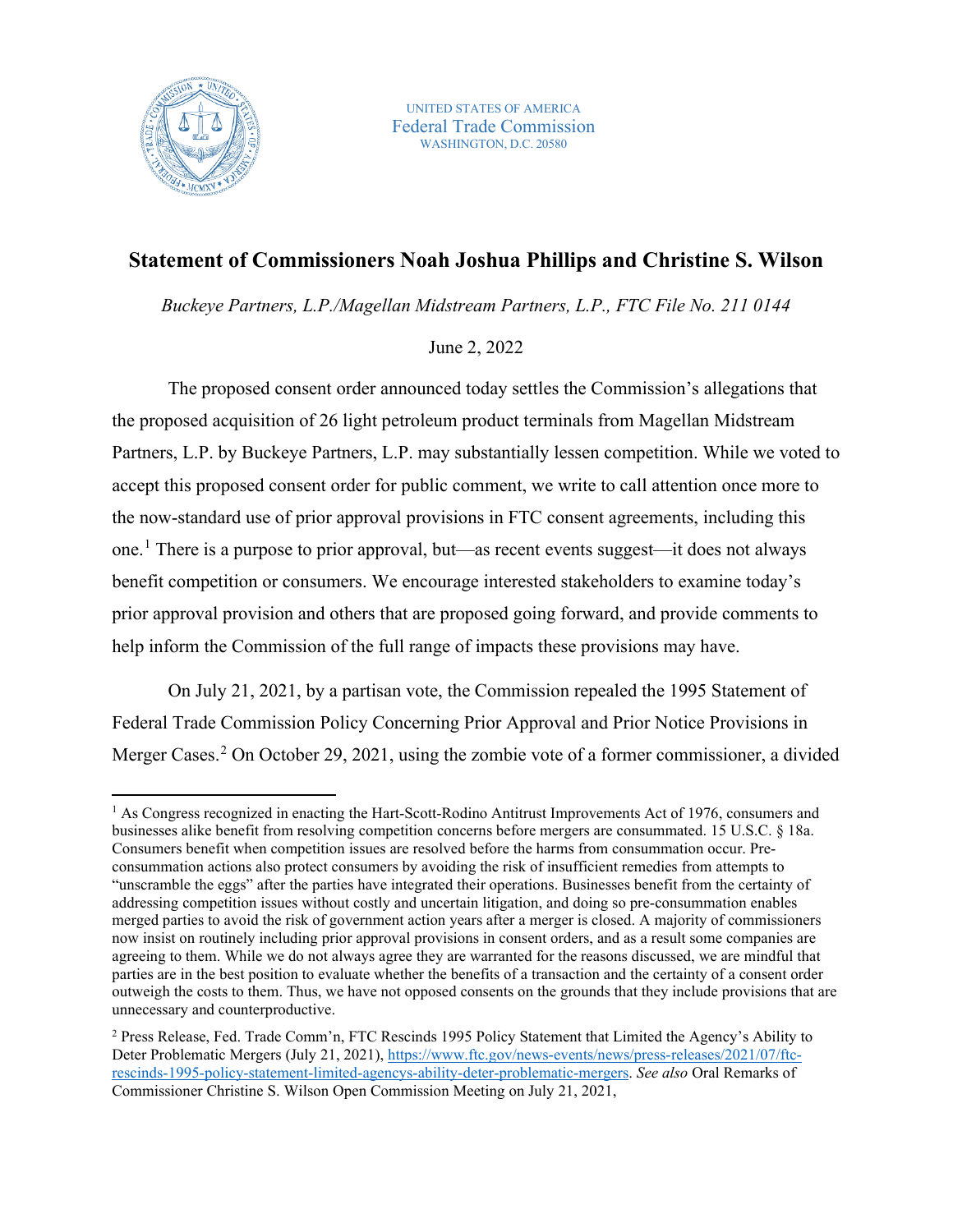Commission implemented a new Statement of the Commission on Use of Prior Approval Provisions in Merger Orders,<sup>[3](#page-1-0)</sup> pursuant to which today's prior approval provision is incorporated in the proposed order. The new policy provides that the Commission will include prior approval provisions that last for a minimum of ten years in all merger divestiture orders for every relevant market in which harm is alleged.<sup>[4](#page-1-1)</sup> And, in some situations, the Commission may seek prior approval provisions that cover product and geographic markets beyond the relevant product and geographic markets affected by the merger.<sup>[5](#page-1-2)</sup> The policy also provides that the Commission will pursue prior approval provisions even against merging parties that abandon their transactions.<sup>[6](#page-1-3)</sup>

Today's proposed order is not the first instance in which, pursuant to the new policy, a prior approval provision has been deployed in the oil and gas industry. On March 25, 2022, the Commission accepted for public comment, subject to final approval, a consent agreement designed to remedy the anticompetitive effects that otherwise would result from EnCap Energy Capital Fund XI, L.P.'s proposed acquisition of EP Energy Corp.'s crude oil production operations in the Uinta Basin in Utah.<sup>[7](#page-1-4)</sup> In addition to asset divestitures, the proposed Order

<span id="page-1-0"></span><sup>3</sup> Press Release, Fed. Trade Comm'n, FTC to Restrict Future Acquisitions for Firms that Pursue Anticompetitive Mergers (Oct. 25, 2021), [https://www.ftc.gov/news-events/news/press-releases/2021/10/ftc-restrict-future](https://www.ftc.gov/news-events/news/press-releases/2021/10/ftc-restrict-future-acquisitions-firms-pursue-anticompetitive-mergers)[acquisitions-firms-pursue-anticompetitive-mergers;](https://www.ftc.gov/news-events/news/press-releases/2021/10/ftc-restrict-future-acquisitions-firms-pursue-anticompetitive-mergers) Fed. Trade Comm'n, Statement of the Commission on the Use of Prior Approval Provisions in Merger Orders (Oct. 25, 2021), [https://www.ftc.gov/legal-library/browse/statement](https://www.ftc.gov/legal-library/browse/statement-commission-use-prior-approval-provisions-merger-orders)[commission-use-prior-approval-provisions-merger-orders.](https://www.ftc.gov/legal-library/browse/statement-commission-use-prior-approval-provisions-merger-orders) *See also* Dissenting Statement of Commissioners Christine S. Wilson and Noah Joshua Phillips Regarding the Statement of the Commission on Use of Prior Approval Provisions in Merger Orders (October 29, 2021),

[https://www.ftc.gov/system/files/documents/public\\_statements/1598095/wilson\\_phillips\\_prior\\_approval\\_dissenting](https://www.ftc.gov/system/files/documents/public_statements/1598095/wilson_phillips_prior_approval_dissenting_statement_102921.pdf) statement 102921.pdf.

<span id="page-1-1"></span><sup>4</sup> Fed. Trade Comm'n, Statement of the Commission on the Use of Prior Approval Provisions in Merger Orders at 2 (Oct. 25, 2021), [https://www.ftc.gov/legal-library/browse/statement-commission-use-prior-approval-provisions](https://www.ftc.gov/legal-library/browse/statement-commission-use-prior-approval-provisions-merger-orders)[merger-orders.](https://www.ftc.gov/legal-library/browse/statement-commission-use-prior-approval-provisions-merger-orders)

<span id="page-1-2"></span><sup>5</sup> *Id.*

<span id="page-1-3"></span><sup>6</sup> *Id.*

<span id="page-1-4"></span><sup>7</sup> Analysis of Agreement Containing Consent Orders to Aid Public Comment in the Matter of EnCap Investments L.P., File No. 211-0158, Docket No. C-4760 (Mar. 25, 2022),

[https://www.ftc.gov/system/files/documents/public\\_statements/1592366/commissioner\\_christine\\_s\\_wilson\\_oral\\_re](https://www.ftc.gov/system/files/documents/public_statements/1592366/commissioner_christine_s_wilson_oral_remarks_at_open_comm_mtg_final.pdf) marks at open comm mtg\_final.pdf; Dissenting Statement of Commissioner Noah Joshua Phillips Regarding the Commission's Withdrawal of the 1995 Policy Statement Concerning Prior Approval and Prior Notice Provisions in Merger Cases (July 21, 2021),

[https://www.ftc.gov/system/files/documents/public\\_statements/1592398/dissenting\\_statement\\_of\\_commissioner\\_ph](https://www.ftc.gov/system/files/documents/public_statements/1592398/dissenting_statement_of_commissioner_phillips_regarding_the_commissions_withdrawal_of_the_1995.pdf) illips regarding the commissions withdrawal of the 1995.pdf.

[https://www.ftc.gov/system/files/ftc\\_gov/pdf/211%200158%20C4760%20EnCap\\_EP%20AAPC.pdf](https://www.ftc.gov/system/files/ftc_gov/pdf/211%200158%20C4760%20EnCap_EP%20AAPC.pdf) ("In addition to requiring the asset divestitures, the proposed Order requires EnCap to obtain prior approval from the Commission before making certain future acquisitions in the Utah counties that encompass the Uinta Basin (Duchesne, Uintah, Utah, Grand, Emery, Carbon, and Wasatch) over the next ten years.").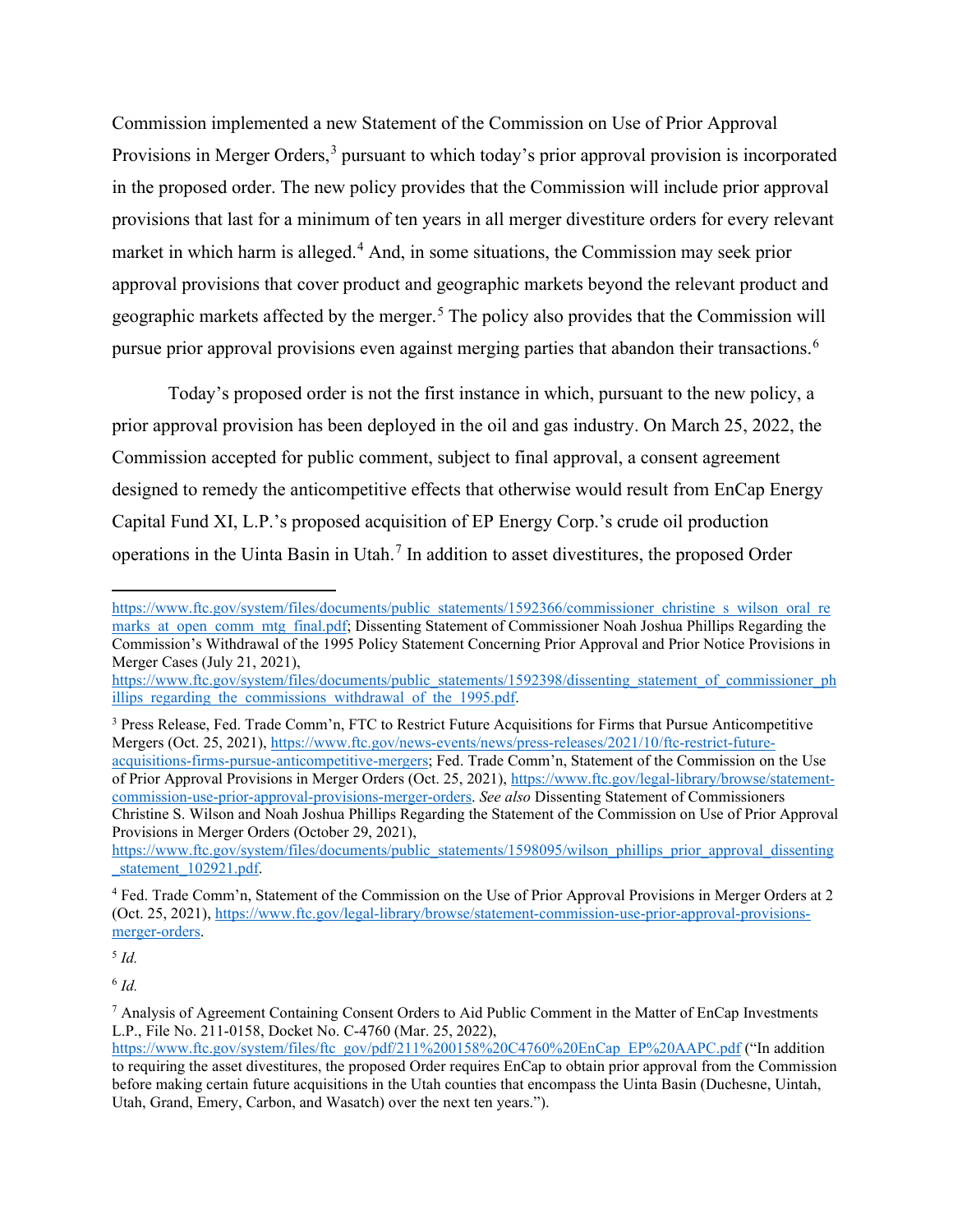requires EnCap to obtain prior approval from the Commission before making specified future acquisitions in the Uinta Basin during the next decade. EnCap's subsidiaries, which include several small exploration and production companies among hundreds in the U.S. now cannot buy assets in that area without affirmative government approval—and the FTC is under no obligation to say yes or no within a given amount of time. Other competitors have no such obligations.

During the public comment period, which closed on May 2, 2022, the Commission received dozens of submissions highlighting the many harms that the EnCap/EP Energy prior approval provision may impose. The concerns raised include limiting the ability of local landowners to maximize the productivity and value of their land, $\delta$  impeding the production of oil

<span id="page-2-0"></span><sup>8</sup> *See, e.g.*, Comment Submitted by Utah Royalty Owners Association - Allan Smith, FTC-2022-0024-0003 (Apr. 28, 2022),<https://www.regulations.gov/comment/FTC-2022-0024-0003> ("Uinta Basin land and mineral owners will be directly affected and harmed if XCL cannot acquire assets and be fairly treated just like all the other oil and gas producers. Our members depend upon the income derived from mineral leasing bonus payments, royalty sharing and surface use agreements for income that allows us to have a higher quality of life and support our local economy. ... Canceling the proposed XCL requirement, will foster fair competition, increase future Basin investments and allow our mineral and landowners to enjoy their private property assets to the fullest."); Comment Submitted by RIG II, LLC, FTC-2022-0024-0005 (Apr. 25, 2022),<https://www.regulations.gov/comment/FTC-2022-0024-0005> ("The FTC's current restrictions on XCL, drive land values down by eliminating competition. It also eliminates the most active driller in Utah from becoming an operator of acreage it does not currently have in its portfolio. It is extremely beneficial to minority Working Interest owners such as RIG II, to have their acreage developed by a good and reputable operator."); Comment Submitted by Craig Peterson, FTC-2022-0024-0010 (Apr. 29, 2022), <https://www.regulations.gov/comment/FTC-2022-0024-0010> ("I believe these restrictions are anti-competitive, will reduce development, and directly harm land and mineral owners in the basin. Our family holds significant oil royalty interests in the basin, and your actions are unfair to us."); Comment Submitted by Max Anderson, FTC-2022-0024- 0014 (Apr. 29, 2022), <https://www.regulations.gov/comment/FTC-2022-0024-0014> ("As a surface and mineral owner in the Uinta Basin, I strongly object to the restrictions against XCL. Of all the Oil and Gas companies I have worked with in the basin, XCL has been the very best. Other Oil and Gas companies have forced their way onto our lands without our prior permission, while never working with us to come to a mutual agreement. Our surface deals with XCL has allowed for us to generate capital from our property. They are responsible operators, energy friendly, and great at developing minerals. Not allowing XCL to grow, does not allow for an even playing field with other companies and does a disservice to all surface and mineral owners. With that being said, we strongly oppose these restrictions and would like to see XCL continue to grow."); Comment Submitted by Marilyn Edmunds, FTC-2022 0024-0021 (May 2, 2022), <https://www.regulations.gov/comment/FTC-2022-0024-0021> ("We believe these restrictions are very unnecessary, anti-competitive, and will not only reduce development but especially harm land and mineral owners in the basin. My parents, uncles, and aunts, and grandfather were some of the early settlers of the lands currently upon which XCL has been drilling in the Uintah Basin. As cattle ranchers, they taught us that the land was precious. We have been approached weekly by other oil companies but after much consideration, made a decision to work with XCL. We have appreciated the honesty, clear communications, and professionalism of XCL company representatives with whom we have worked. They particularly impress me with their environmentally conscious efforts which positively impact those who live and work in the Basin. Our family is very distressed by the recent XCL prior approval restrictions and believes they harm the land and mineral owners in the Uintah Basin.").